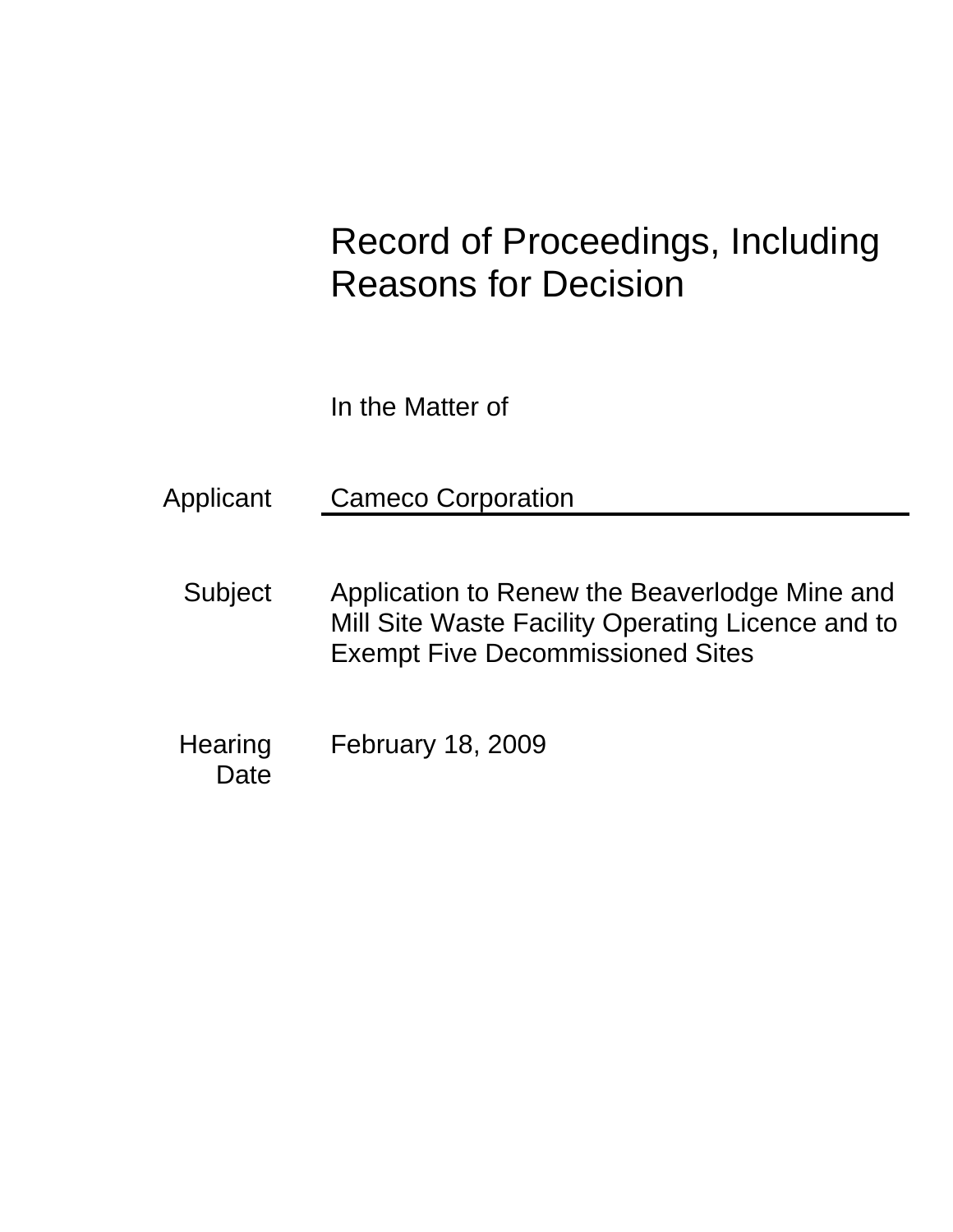## **RECORD OF PROCEEDINGS**

| Applicant:                                                           | Cameco Corporation                                                                                                                 |                                                |  |
|----------------------------------------------------------------------|------------------------------------------------------------------------------------------------------------------------------------|------------------------------------------------|--|
| Address/Location:                                                    | 2121 - 11 <sup>th</sup> Street West, Saskatoon, Saskatchewan, S7M 1J3                                                              |                                                |  |
| Purpose:                                                             | Application to renew the Beaverlodge Mine/Mill Site Waste<br>Facility Operating Licence and to exempt five decommissioned<br>sites |                                                |  |
| Application received:                                                | August 7, 2008                                                                                                                     |                                                |  |
| $Date(s)$ of hearing:                                                | February 18, 2009                                                                                                                  |                                                |  |
| Location:                                                            | Canadian Nuclear Safety Commission (CNSC) Public Hearing<br>Room, 280 Slater St., 14th Floor, Ottawa, Ontario                      |                                                |  |
| Members present:                                                     | M. Binder, President<br>C.R. Barnes<br>A. Harvey<br>D.D. Tolgyesi                                                                  | A.R. Graham<br>M. J. McDill<br>B. J. Barriault |  |
| Senior General Counsel:<br>Secretary:<br><b>Recording Secretary:</b> | J. Lavoie<br>M.A. Leblanc<br>P. Reinhardt                                                                                          |                                                |  |

| <b>Applicant Represented By</b>                                  |                    | <b>Document Number</b> |
|------------------------------------------------------------------|--------------------|------------------------|
| • D. Neuburger, Vice President of Mining                         |                    |                        |
| • J. Alonso, Director of Compliance and Licensing for the Mining |                    |                        |
| Division                                                         |                    | CMD 09-H2.1            |
| • M. Webster, Reclamation Coordinator                            |                    | CMD 09-H2.1A           |
| • A. Wong, Vice-President, Safety, Health, Environment, Quality  |                    |                        |
| and Regulatory Relations                                         |                    |                        |
|                                                                  | <b>CNSC</b> staff  | <b>Document Number</b> |
| $\bullet$ P. Elder                                               | $\bullet$ K. Bundy | <b>CMD 09-H2</b>       |
| $\bullet$ K. Scissons                                            | $\bullet$ T. Gates | <b>CMD 09-H2.A</b>     |
|                                                                  |                    | <b>CMD 09-H2.B</b>     |
| <b>Intervenors</b>                                               |                    | <b>Document Number</b> |
| See Appendix A                                                   |                    |                        |
| <b>Others</b>                                                    |                    | <b>Document Number</b> |
| • Saskatchewan Ministry of Energy and Resources, represented     |                    |                        |
| by K. Cunningham                                                 |                    |                        |
| • Saskatchewan Ministry of Environment, represented by           |                    |                        |
| D. Kristoff and T. Moulding                                      |                    |                        |

**Licence:** Amended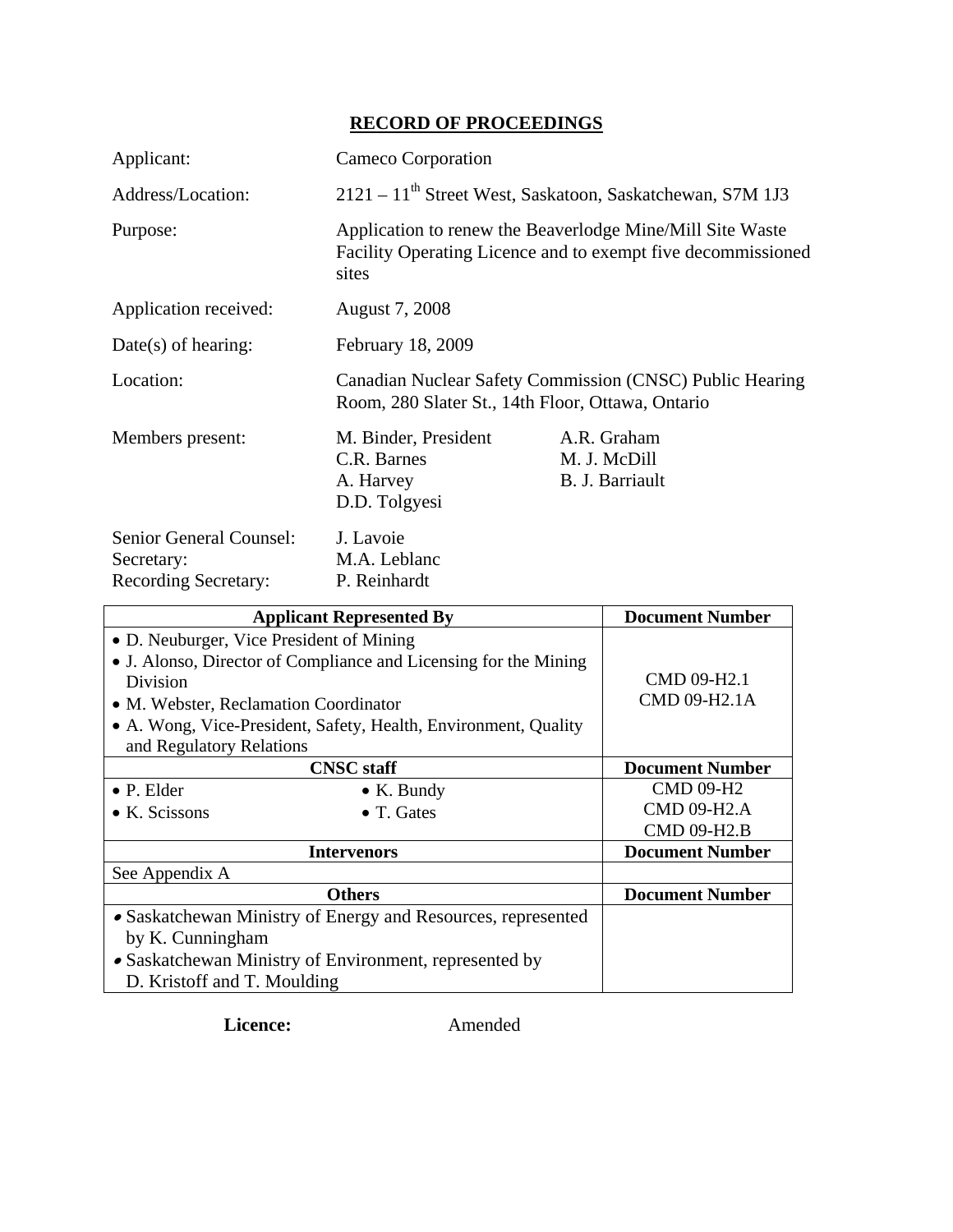## **Table of Contents**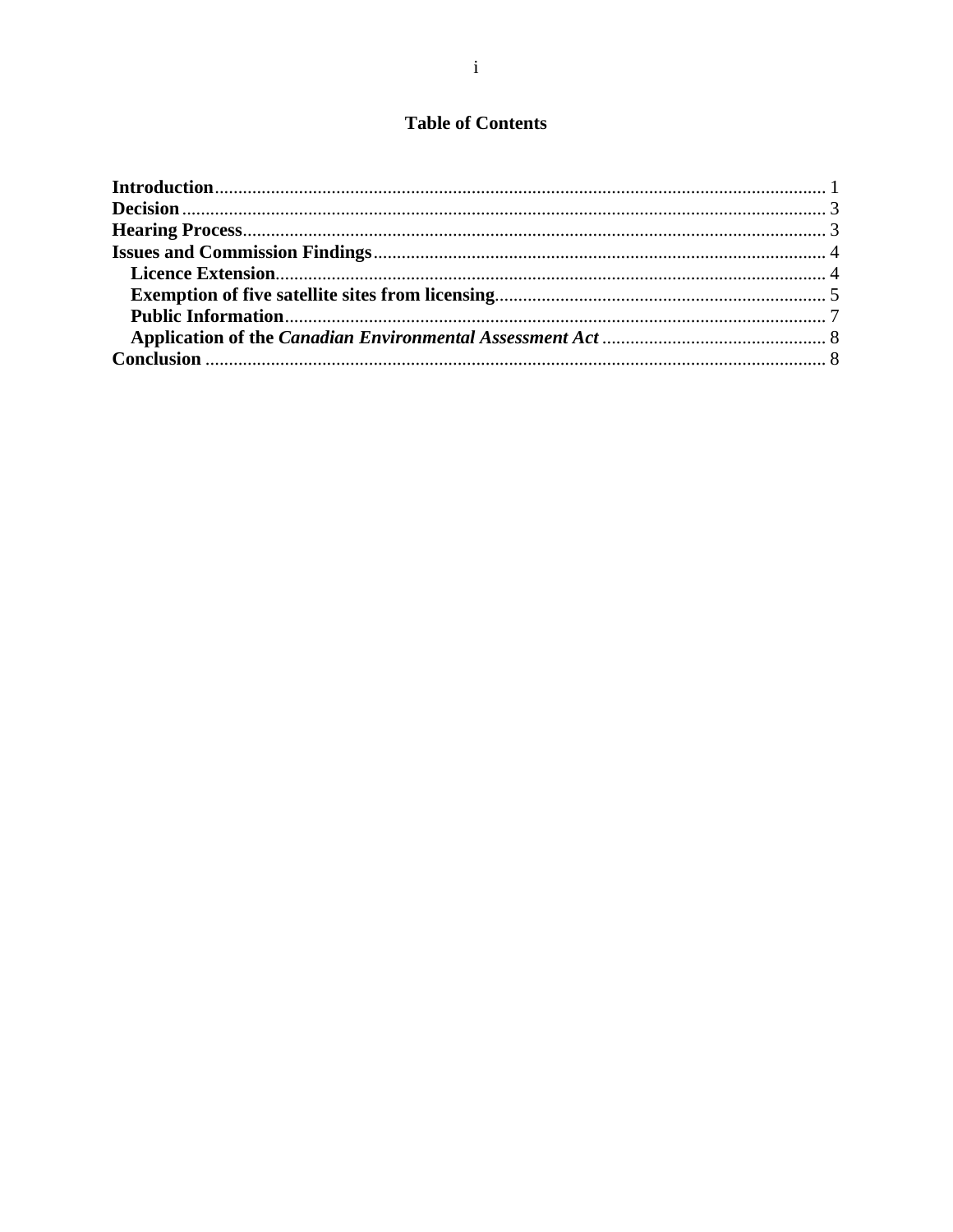#### **Introduction**

1.

Cameco Corporation Inc. (Cameco) has applied to the Canadian Nuclear Safety Commission<sup>1</sup> (CNSC) to renew, for a period of three years, the Waste Facility Operating Licence (WFOL) for the Beaverlodge Mine and Mill site in Northern Saskatchewan. In addition to the above request, Cameco requested to exempt five remediated mine site areas from CNSC licensing. At present, 45 site areas are listed in the licence. Cameco's request includes the following:

- a) the renewal of the licence for the continuation of the current licensed activities including possession, storage and management of decommissioned uranium mill tailings and residual waste rock at the decommissioned Beaverlodge Mine and Mill site including:
	- regular site inspections;
	- regular environmental monitoring;
	- special environmental investigations deemed appropriate and necessary in consultation with CNSC staff and other regulatory authorities; and
	- preparation of as many properties as possible for custodial transfer to the Province of Saskatchewan's Institutional Control Program (ICP).
- b) the exemption from CNSC licensing of five low risk decommissioned and reclaimed satellite mine site lease areas for registration into the Province of Saskatchewan ICP pursuant to *The Reclaimed Industrial Sites Act*<sup>2</sup>.

In its application, Cameco states that no wastes will be added to the decommissioned properties, and that no additional structures or effluent treatment are proposed at this time.

2. The former Beaverlodge mine was operated by Eldorado Nuclear Limited from 1952 to 1982 and decommissioned from 1982 to 1985. Since 1988, Cameco has been the licence holder for the Beaverlodge site and has been assigned the responsibility of managing the on-going reclamation, maintenance and monitoring activities. Funding for these activities is provided to Cameco by Canada Eldor Inc., a Crown Corporation of the Government of Canada. A Waste Facility Operating Licence, WFOL-W5 2120.0/2007, was issued to Cameco for the decommissioned facilities, located at Beaverlodge, Saskatchewan, in 2005. Following a public hearing held in Ottawa, Ontario, on January 25, 2007, the licence was amended to WFOL-W5-2120.01/2009 to extend its expiry date until March 31, 2009. The licence extension was granted to permit:

 $\overline{a}$ 

<sup>&</sup>lt;sup>1</sup> The Canadian Nuclear Safety Commission is referred to as the "CNSC" when referring to the organization and its staff in general, and as the "Commission" when referring to the tribunal component.

<sup>&</sup>lt;sup>2</sup> Reclaimed Industrial Sites Act, S.S. 2006, c. R-4.21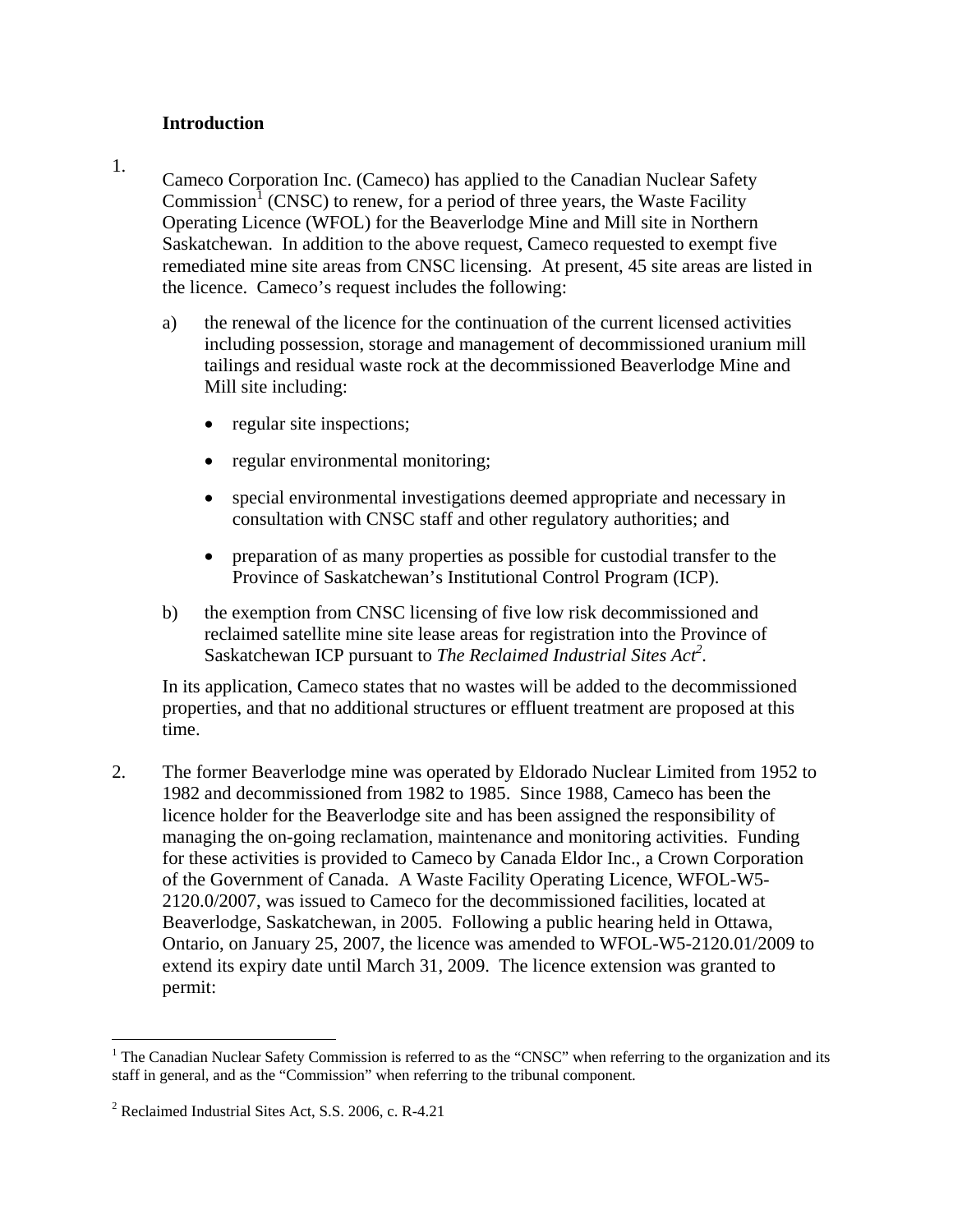- the completion by Cameco of special environmental and human health studies requested by the Commission and their review by CNSC staff; and
- the implementation of the Government of Saskatchewan's legislative process to manage all decommissioned mine properties located on provincial Crown land.
- 3. As mentioned above, in addition to the renewal of its licence, Cameco is seeking approval from the Commission for the exemption from CNSC licensing of five small satellite mine properties associated with the decommissioned Beaverlodge site. The release of these five decommissioned satellite mines to the Province of Saskatchewan would be done in the context of the Provincial ICP. Cameco has also applied, as required by the Saskatchewan *Mineral Industry Environmental Protection Regulations3* , to the Saskatchewan Ministry of Environment (MOE) for the exemption of these five low risk sites from further decommissioning requirements. The Saskatchewan MOE has issued a letter indicating its intention to transfer the five sites to the ICP which will ensure monitoring, maintenance and security of the areas in the long term.

#### **Issues**

- 4. In considering the application, the Commission was required to decide pursuant to subsection 24(4) of the *Nuclear Safety and Control Act*<sup>4</sup> (NSCA):
	- a) if Cameco is qualified to carry on the activity that the licence would authorize; and
	- b) if, in carrying on that activity, Cameco would make adequate provision for the protection of the environment, the health and safety of persons and the maintenance of national security and measures required to implement international obligations to which Canada has agreed.
- 5. In considering the application, the Commission was also required to decide pursuant to section 11 of the *General Nuclear Safety and Control Regulations*<sup>5</sup> (GNSCR):
	- a) pose an unreasonable risk to the environment or the health and safety of persons;
	- b) pose an unreasonable risk to national security; or
	- c) result in a failure to achieve conformity with measures of control and international obligations to which Canada has agreed.

 $\overline{a}$  $3$  R.R.S. c. E-10.2 Reg. 5

 $4$  S.C. 1997, c. 9.

 $5$  S.O.R./2000-202.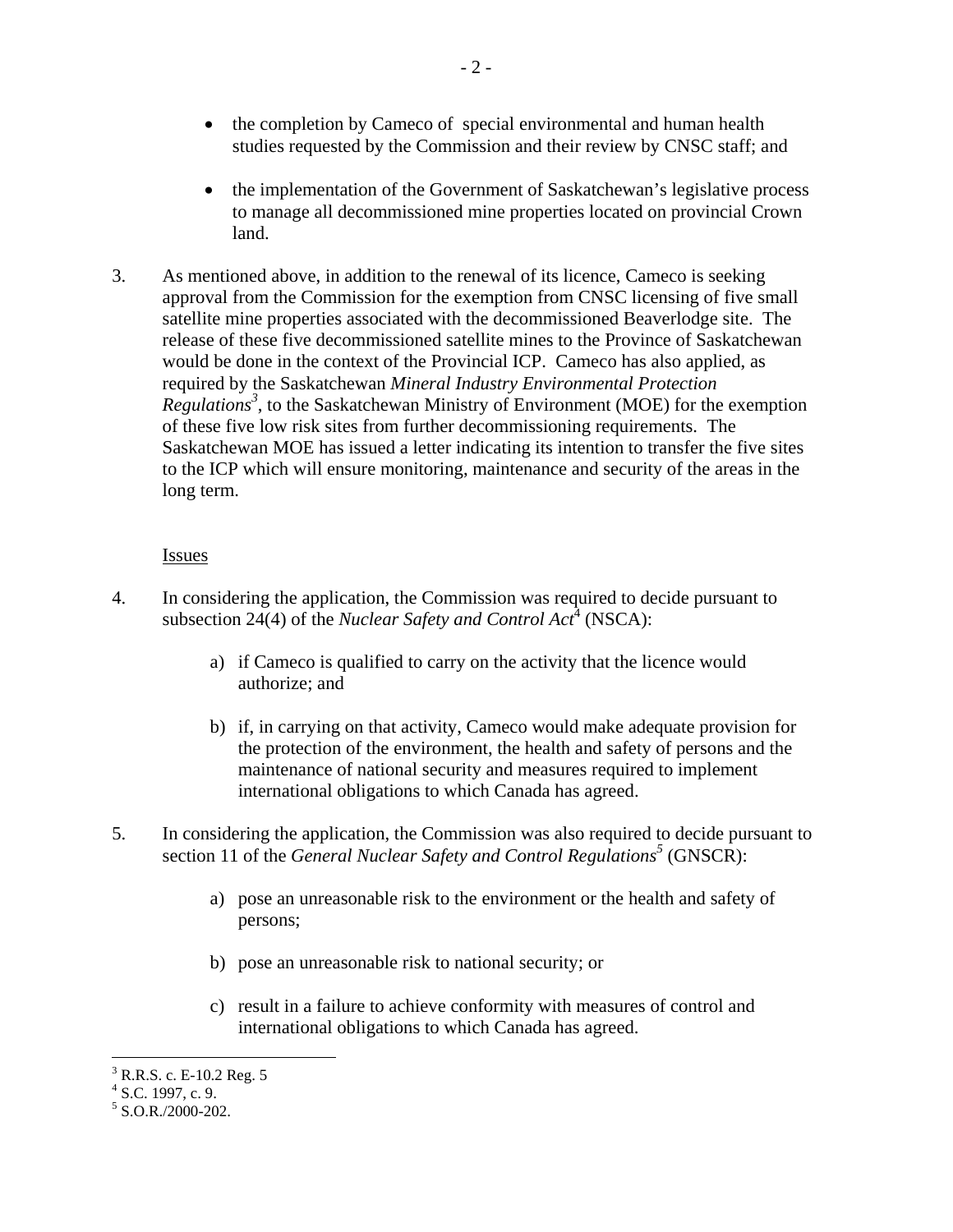#### Public Hearing

6. The Commission, in making its decision, considered information presented for a public hearing held on February 18, 2009 in Ottawa, Ontario. The public hearing was conducted in accordance with the *Canadian Nuclear Safety Commission Rules of*  Procedure<sup>6</sup>. During the public hearing, the Commission received written submissions and heard oral presentations from CNSC staff (CMD 09-H2, CMD 09-H2.A and CMD 09-H2.B) and Cameco (CMD 09-H2.1 and CMD 09-H2.1A). The Commission also considered oral presentations and written submissions from five intervenors (see Appendix A for a list of the intervenors).

### **Decision**

7. Based on its consideration of the matter, as described in more detail in the following sections of this *Record of Proceedings*,

> the Commission decides to adjourn the current hearing to fall 2009 until a complete plan that gives details and milestones on long-term activities for the proposed three-year licence period is available for consideration. Pursuant to section 24 of the *Nuclear Safety and Control Act*, the Commission amends the Class IB Waste Facility Operating Licence for Beaverlodge Mine and Mill site in Northern Saskatchewan to extend the current licence expiry date for a period of eight months until November 30, 2009; and

> the Commission, pursuant to section 7 of the *Nuclear Safety and Control Act* and to section 11 of the *General Nuclear Safety and Control Regulations,* exempts from licensing the five following satellite mine site lease areas: EMAR 16, EMAR 19, EMAR 21, Eagle 4 & 7 Claims and Eagle Claim.

The amended licence WFOL-W5-2120.2/2009 is valid from April 1, 2009 to November 30, 2009.

## **Hearing Process**

- 8. Before considering the licence application, the Commission considered concerns expressed by one of the intervenors, the Métis Nation of Saskatchewan (MNS), regarding the Commission's public hearing process.
- 9. The MNS expressed concerns about its capacity to appear before the Commission, considering the lack of funding to hire an expert to understand the technical aspects related to the Beaverlodge Facility and the difficulties associated with the location of a public hearing in Ottawa that implies travel expenses.

 $\overline{a}$  $6$  S.O.R./2000-211.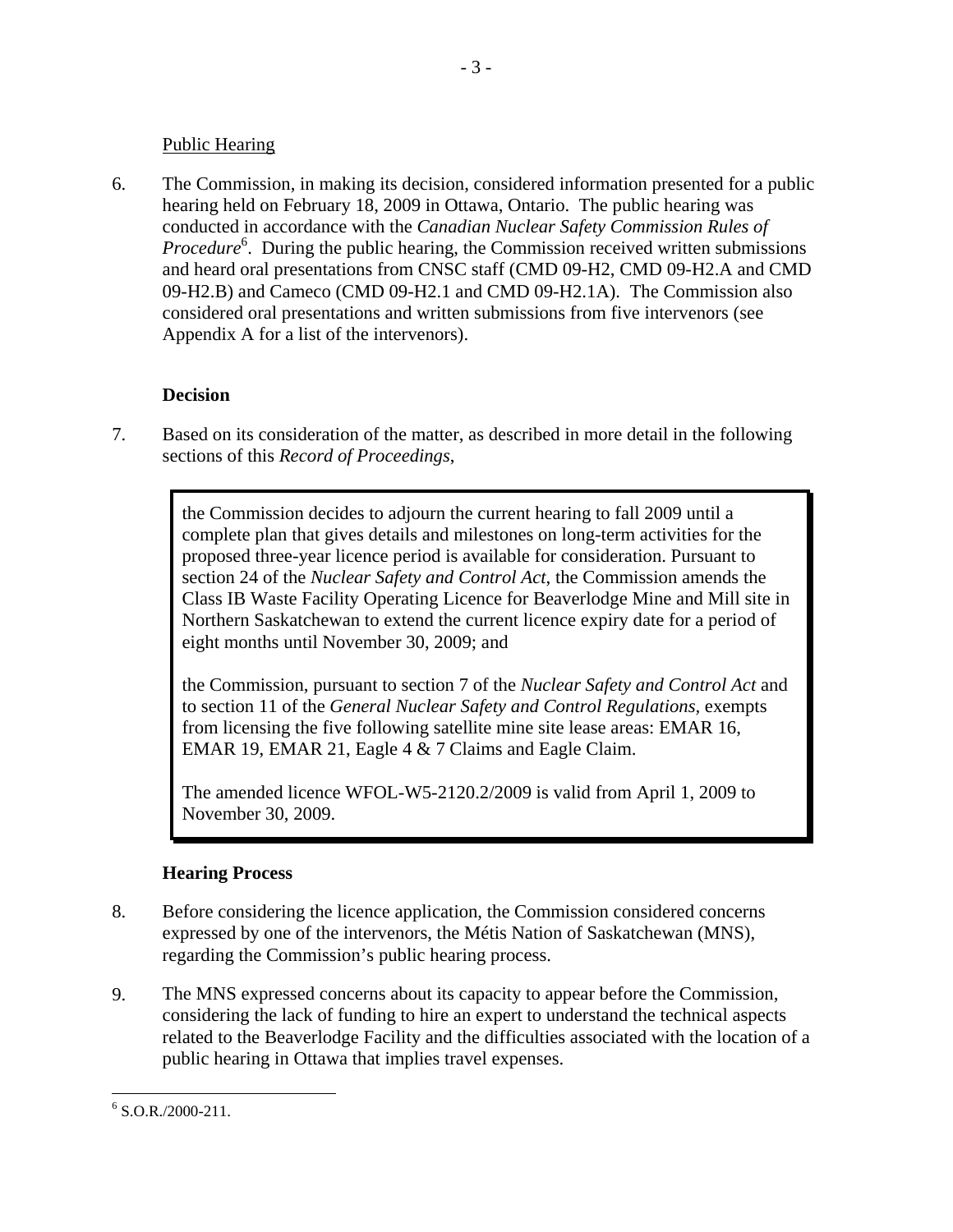- 10. The Commission considered the MNS intervention and its concerns. The Commission noted that pursuant to the NSCA, it does not have the authority to fund any intervenor for participating at a public hearing. The Commission asked CNSC staff and Cameco if they could look into other avenues available to help the Métis increase their capacity to understand Beaverlodge related issues, including potential contamination of water and fish and health-related problems.
- 11. The Commission notes that intervenors have opportunities to participate at hearings other than to travel to Ottawa. When feasible, the Commission holds hearings in affected communities and uses telecommunication and other technologies to increase access to proceedings. For this hearing, the participants could participate, via videoconference, from the CNSC Regional Office in Saskatoon.
- 12. The Commission is satisfied that the proceeding was conducted in a fair manner, in accordance with the *CNSC Rules of Procedure*.

#### **Issues and Commission Findings**

#### **Licence Extension**

- 13. After reviewing the information submitted by Cameco and CNSC staff for the renewal of the current operating licence, the Commission is of the opinion that it needs more information to be able to make a decision on the proposed licence period. The Commission requests that Cameco and CNSC staff come back before the Commission to present additional information.
- 14. The Commission requests that Cameco submit a detailed report on long-term planned activities for the proposed licence period including:
	- a detailed plan of consultation with the Joint Regulatory Group (CNSC staff, Saskatchewan Ministry of Environment (MOE), Environment Canada and Fisheries and Oceans Canada) and other stakeholders on the in-depth review to identify new close-out risk-based objectives appropriate for an adequate remediation of the Beaverlodge site;
	- a list of the options for the remediation measures to be taken; and
	- the outline, the milestones and the expected results of the planned activities.
- 15. In order to permit Cameco and CNSC staff to submit the requested information, the Commission decides to extend the current Waste Facility Operating Licence for Beaverlodge Mine and Mill site for a period of eight months.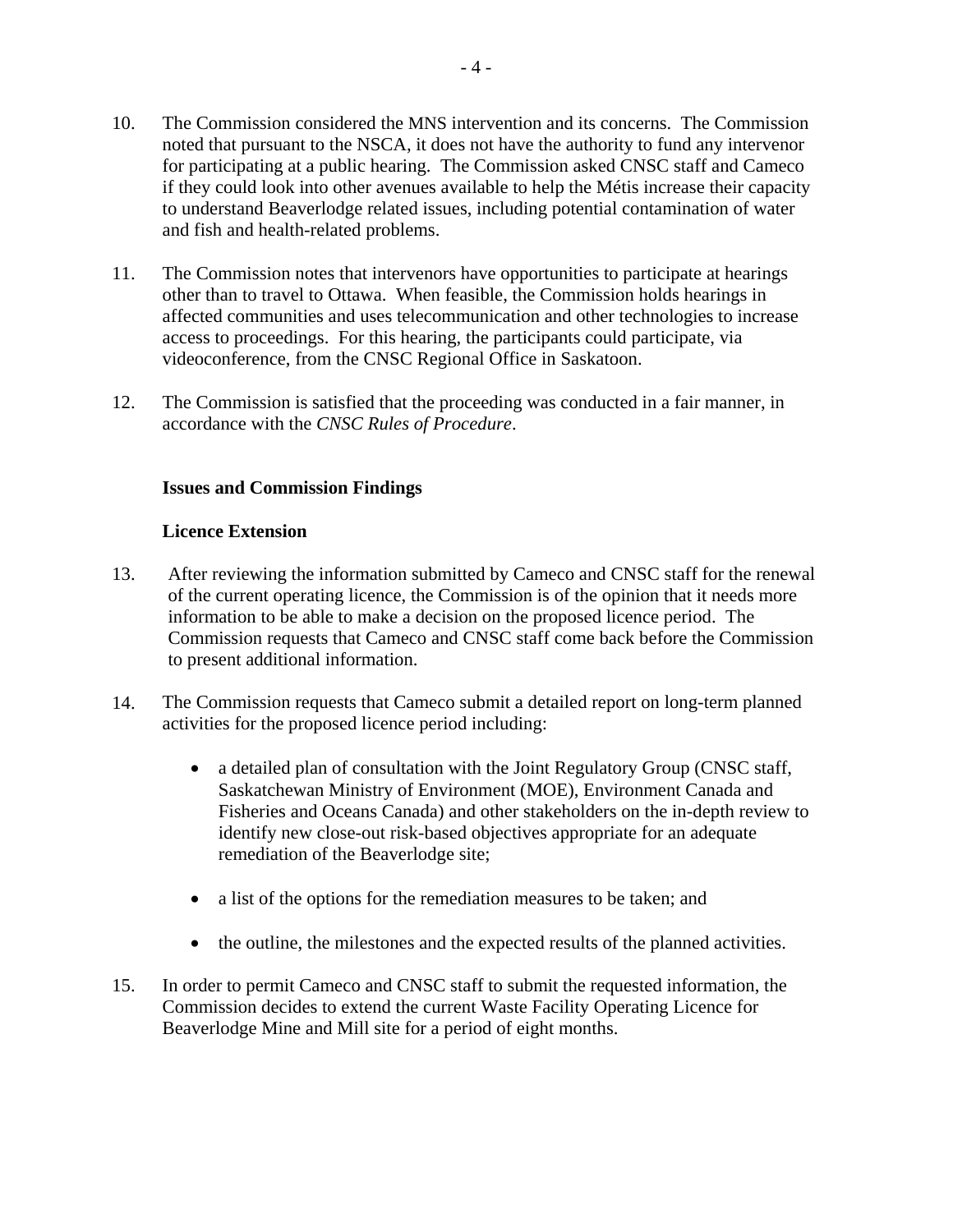16. In making this decision, the Commission considered the information presented at the February 18, 2009 hearing, in Ottawa, and is of the opinion that the licensee is qualified to carry on the activities that the extended licence would authorize and that it will make adequate provision for the protection of the environment, the health and safety of persons and the maintenance of national security and measures required to implement international obligations to which Canada has agreed.

#### **Exemption of five satellite sites from licensing**

- 17. Cameco requested the exemption of five low risk satellite mines from CNSC licensing for possessing, managing and storing nuclear substances. CNSC staff noted that these areas do not have any impact on other areas under the licence.
- 18. Cameco noted that it has performed remediation and final clean-up of the five following decommissioned satellite mine areas: EMAR 16, EMAR 19, EMAR 21 and two portions of the Eagle area (Eagle 4 & 7 Claims and Eagle Claim).
- 19. CNSC staff noted that the Joint Regulatory Group (JRG) agreed in 2002 that these sites posed little risk to members of the public or to the environment. In 2008, following an additional inspection of the five sites, CNSC staff, the Saskatchewan MOE, and the Northern Saskatchewan Environmental Quality Committee (NSEQC) confirmed that these satellite sites were currently posing no environmental, radiation, health or safety risks. CNSC staff added that the five sites had met risk-informed release criteria, including point source gamma radiations of less than 2.5 microsieverts per hour. CNSC staff also added that the physical and safety risks have been addressed, that no outstanding environmental impacts need remediation and that no long-term site stability issues are present.
- 20. Cameco reported that it has submitted an application for acceptance of the five Beaverlodge properties under the Saskatchewan ICP. Cameco added that the Saskatchewan MOE has issued a letter indicating its intention to grant Cameco a release from decommissioning and reclamation of these sites once they are exempted from CNSC licensing. Cameco also noted that the provincial Ministry of Energy and Resources (MER) has agreed to transfer the five properties into the provincial ICP. CNSC staff added that this program will ensure the long-term monitoring, maintenance and security of the five areas.
- 21. The Commission asked CNSC staff on the advantage of transferring these five sites to the Saskatchewan ICP in terms of long-term safety monitoring. CNSC staff responded that these sites, as they no longer present radiological risks, do not require CNSC licensing. CNSC staff added that the five sites could now be managed by the Province of Saskatchewan that could, with its oversight mechanisms of land and environmental control, ensure their safety.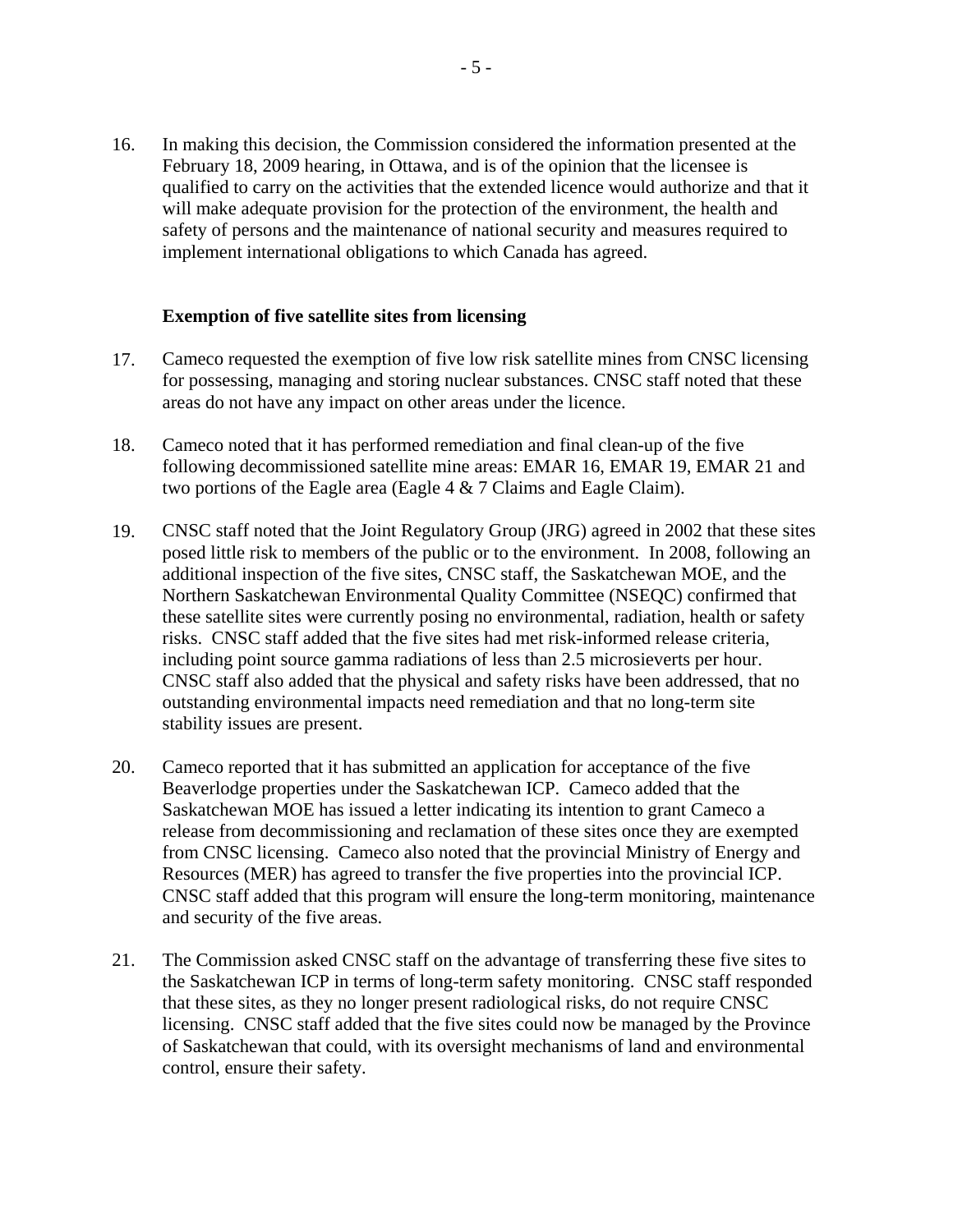- 22. A representative of the Saskatchewan MER added that the main advantage was that, in the long term, there will be perpetual monitoring of the sites to address, if any, both public and regulator concerns.
- 23. The Commission asked about the future maintenance of a concrete cap used on one of the site as a remediation measure. CNSC staff answered that it was included in the ICP and that the Province of Saskatchewan would provide funding for any long-term required maintenance or other remediation due to unforeseen events.
- 24. A representative of the Saskatchewan MOE reported that a five-year monitoring program was scheduled for those five properties, based on the stability of the sites over the last 20 years. He added that these inspections will be included into the Institutional Control Registry for the properties and formally filed with them and that informal inspections will be conducted on most of the properties every year. He also added that when the sites are exempted from CNSC licensing, all the signage will be removed to allow the sites to be incorporated into the surrounding environment.
- 25. The Commission inquired if it was possible to replant some vegetation on these sites. CNSC staff answered that it was decided in 1983, when the close-out objectives were established, that these sites were no different from other natural features such as exposed rock with no vegetation that is typical of the area.
- 26. The Commission asked if the presence of six open pits and one eagle shaft, on the sites to be exempted, would impact the groundwater. Cameco responded that all the open pits had been filled with clean waste rocks and were now above grade so that no water will accumulate in these pits.
- 27. One of the intervenor did not support Cameco's licensing exemption request for the five satellite sites, claiming that some risks to the environment and to health and safety of persons were still present and that these sites should be revaluated against more recent criteria on radiation risks. CNSC staff responded that the International Commission on Radiological Protection (ICRP) had recently released a new set of recommendations in ICRP Publication 103. In this publication, certain risk factors were updated but most were unchanged. CNSC staff added that the risk for a given dose of radiation, for example the dose to a member of the public of 1 millisievert/year, which represents CNSC regulatory dose limit, had not changed. Therefore, no changes to the regulatory limits are further proposed.
- 28. In its intervention, the NSEQC supported the sites exemption and their transfer into the Province of Saskatchewan ICP.
- 29. CNSC staff recommended that the Commission exempt the licensee from possessing, managing and storing nuclear substances at these five low risk sites.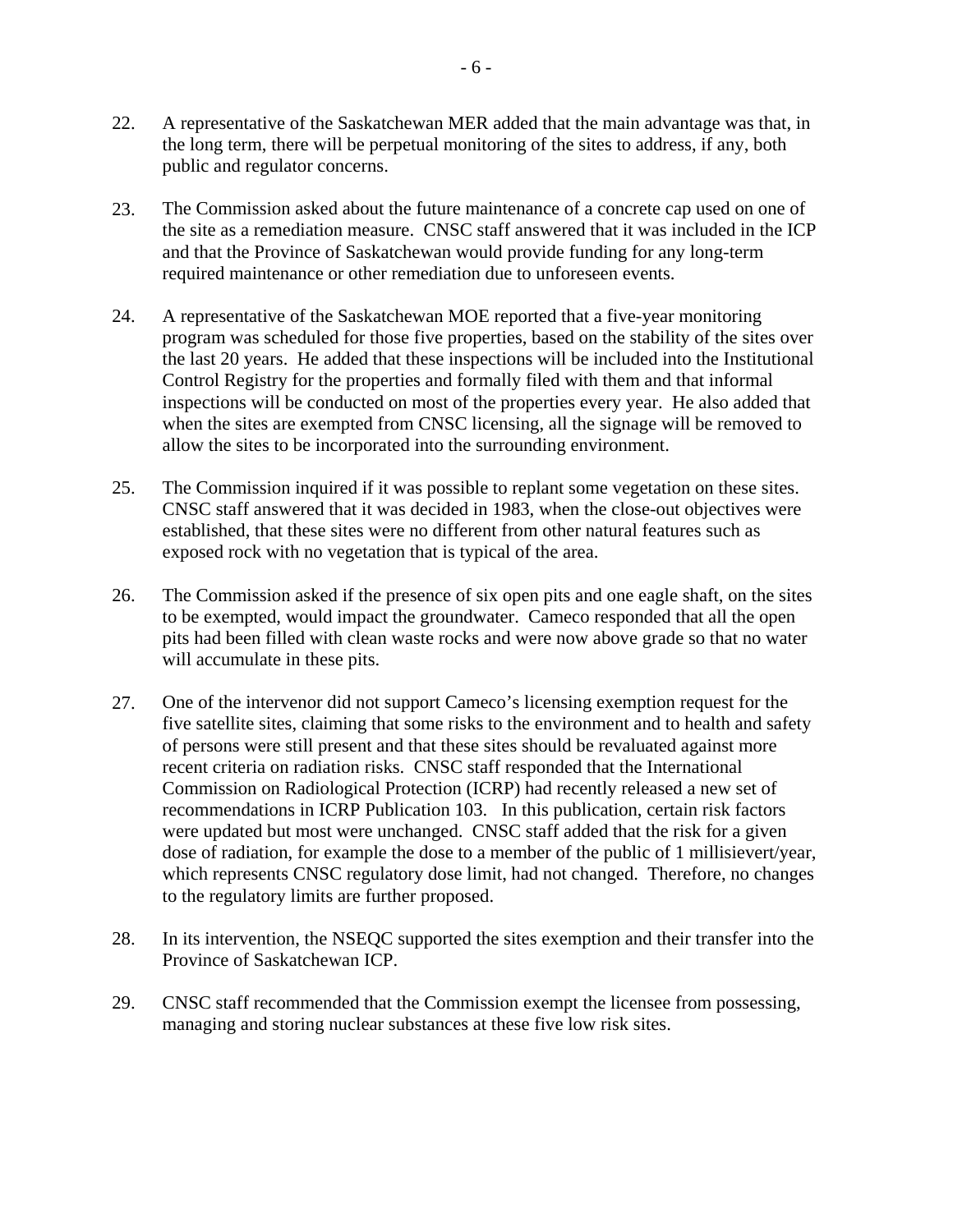30. Based on the information provided during this hearing, the Commission concludes that the release of the five aforementioned sites from CNSC licensing would not pose unreasonable risk to the environment or the health and safety of persons and to national security or result in a failure to achieve adequate provision for the protection of the environment, the health and safety of persons and the maintenance of national security and measures required to implement international obligations to which Canada has agreed.

#### **Public Information**

- 31. With respect to public information activities, CNSC staff reported that it had provided information to the MNS on five occasions between September and December 2008 and that it intended to keep the Métis well informed on the Beaverlodge site issue.
- 32. CNSC staff added that Uranium City residents and the Athabasca sub-committee of NSEQC were also engaged in discussions and site inspections regarding decommissioning, reclamation and remediation of the Beaverlodge site, including the five satellite mine areas proposed for release. CNSC staff confirmed that it will continue to address any public requests on this project.
- 33. Cameco noted that it has an active public information program and that it holds annual public meetings in Uranium City to discuss planned activities and the on-going monitoring program. Cameco noted that a meeting held in August 2006 had been attended by Uranium City representatives, the NSEQC, the Northern Mines Monitoring Secretariat (NMMS), the MOE, the MER and CNSC staff. The Institutional Control framework, the provincial *Reclaimed Industrial Sites Act* and the methodology to be used for the transfer of the CNSC-licensed sites into the IC program were presented during that meeting.
- 34. With respect to Aboriginal consultation, Cameco reported having contacted the MNS to notify them of its proposed re-licensing project and to provide them with information about the site.
- 35. The Commission requested that Cameco consider improving its communication with Aboriginal groups, including the MNS, to assure that the planned remediation measures and the potential residual health effects present in the Beavelodge vicinities are understood better by these communities.
- 36. Based on this information, the Commission is satisfied on the manner Cameco informed the public on the potential release from CNSC licensing of the five low risks, decommissioned and reclaimed satellite mine site lease areas.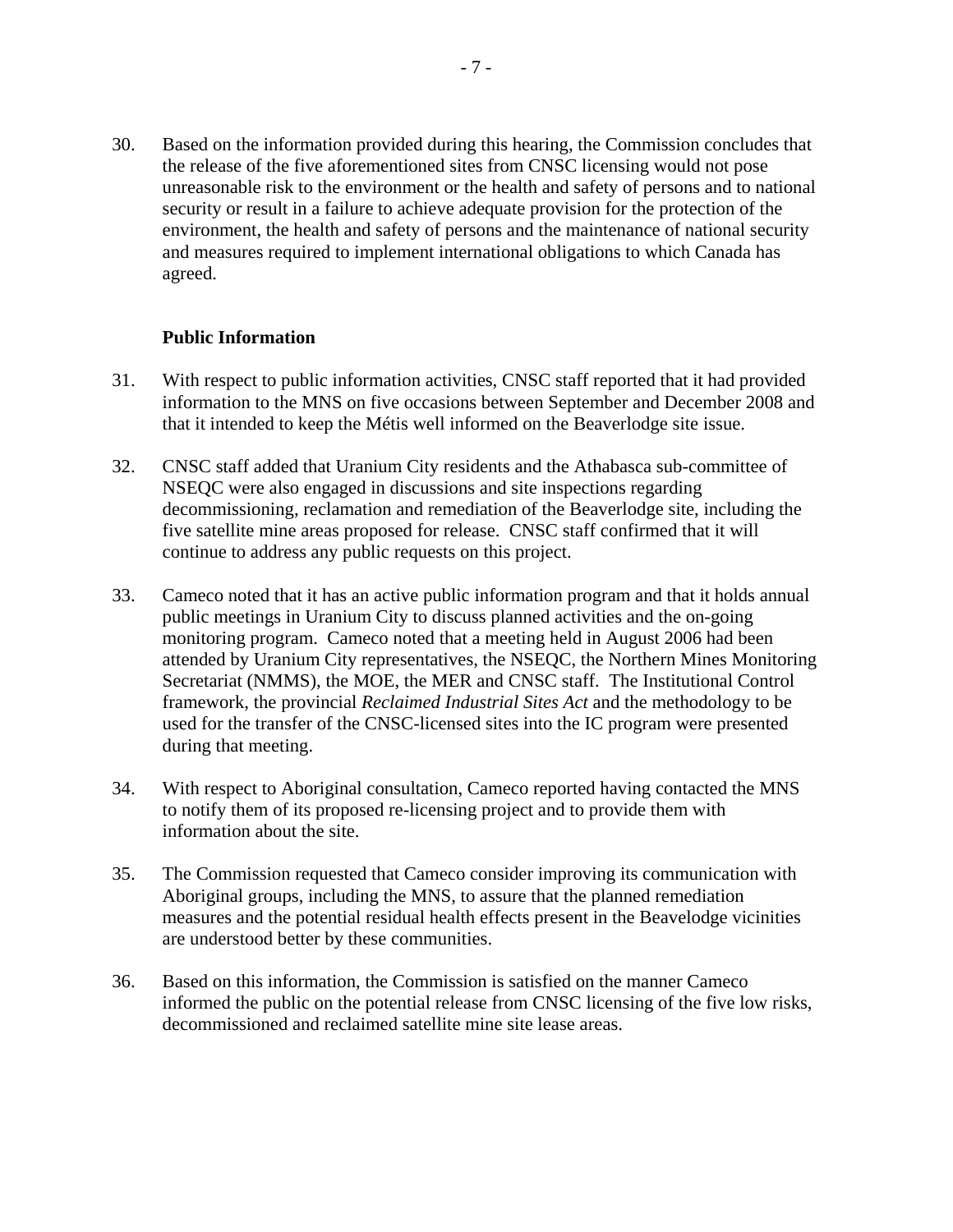#### **Application of the** *Canadian Environmental Assessment Act*

- 37. Before making a licensing decision, the Commission must be satisfied that all applicable requirements of the *Canadian Environmental Assessment Act*7 (CEAA) have been fulfilled.
- 38. CNSC staff noted that the renewal of a licence under subsection 24(2) of the NSCA is not listed under the *Law List Regulations*<sup>8</sup> of the CEAA. In this case, the activities authorized under the extended licence, resulting from the adjournment of the hearing, remain the same. CNSC staff also noted that exemptions from a licence are not listed in the *Law List Regulations*. Therefore, there is no trigger pursuant to subsection 5(1) of the CEAA, which means that no environmental assessment is required for this matter.
- 39. The Commission concludes that no environmental assessment under the CEAA is required before the Commission may consider and make a decision on Cameco's application under the NSCA.

#### **Conclusion**

- 40. The Commission has considered the information and submissions of Cameco, CNSC staff and intervenors as presented in the material available for reference on the record.
- 41. In its decision, the Commission requests that additional information from Cameco and CNSC staff be submitted and presented to the Commission at a later date in order to consider the three-year term licence requested by Cameco. Therefore, the Commission adjourns the current hearing to fall 2009 so that a complete plan that gives details and milestones on long-term activities for the proposed licence period is available for consideration. The specific date for the continuation of the hearing will be announced later.
- 42. The Commission extends the current Class IB Waste Facility Operating Licence for Beaverlodge Mine and Mill site for a period of eight months and requests that Cameco and CNSC staff be back before the Commission to present the requested information before the end of the licence extension.
- 43. The Commission exempts from licensing the five satellite mine site lease areas, EMAR 16, EMAR 19, EMAR 21, Eagle 4 & 7 Claims and Eagle Claim. Therefore, the five exempted sites could be transferred for registration into the Province of Saskatchewan's Institutional Control Program pursuant to the *Reclaimed Industrial Sites Act.*

 $\frac{1}{7}$  S.C. 1992, c. 37.

<sup>8</sup> SOR/94-636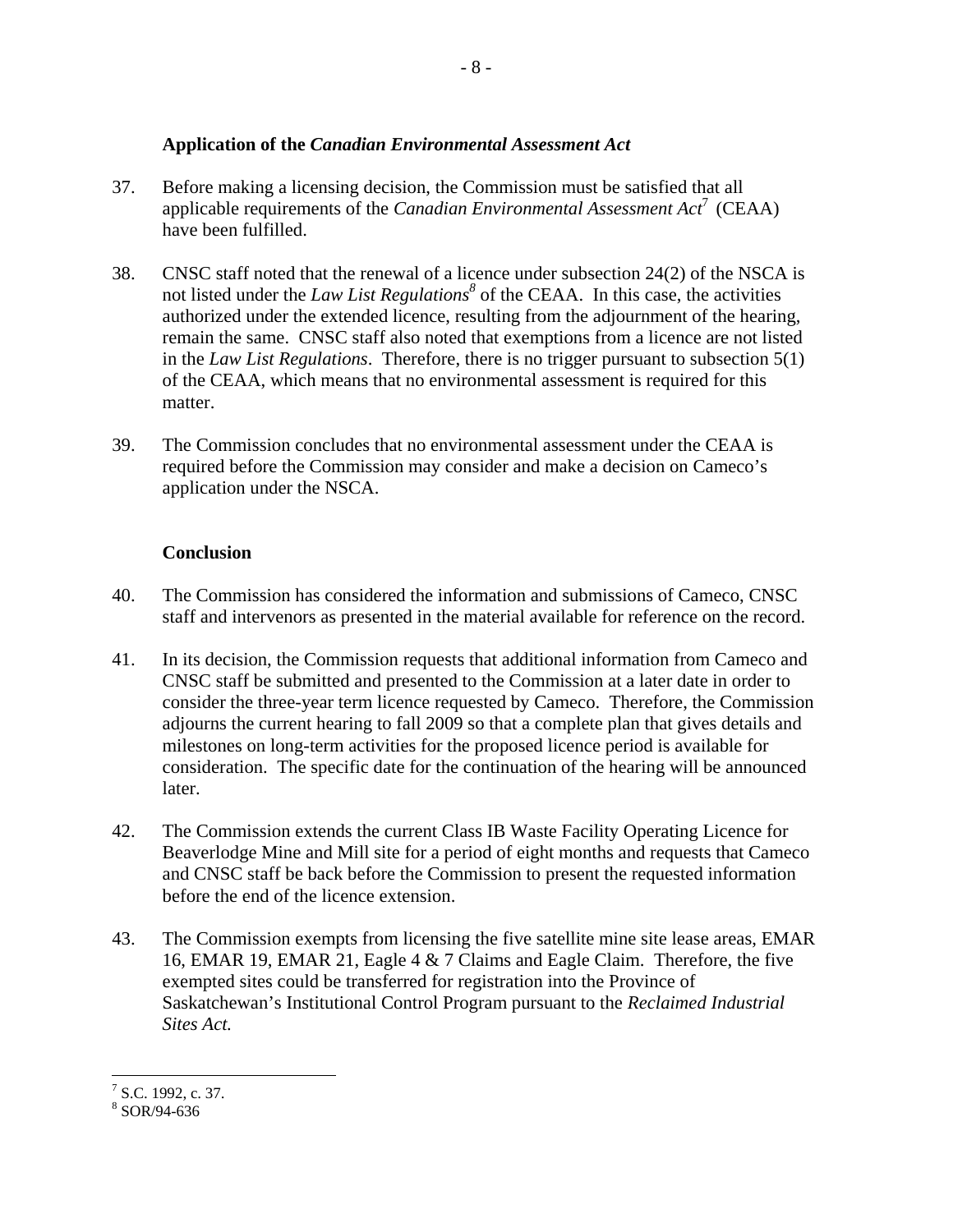- 44. The Commission therefore amends, pursuant to section 24 of the NSCA, the Class IB Waste Facility Operating Licence for the Beaverlodge Mine and Mill, located in Northern Saskatchewan, to extend the licence expiry date until November 30,2009 and, further to the exemption of the five aforementioned satellite mine site lease areas from licensing, to remove these five sites from the list of the sites covered by the licence.
- 45. The Commission is of the opinion that Cameco is qualified to carry on the activities that will be permitted under the extended licence. Furthermore, the Commission is of the opinion that in carrying on those activities, Cameco will make adequate provision for the protection of the environment, the health and safety of persons and the maintenance of national security and measures required to implement international obligations to which Canada has agreed.

ind 141  $\overline{3}$  $\sqrt{g}$ 

Michael Binder Date President, Canadian Nuclear Safety Commission